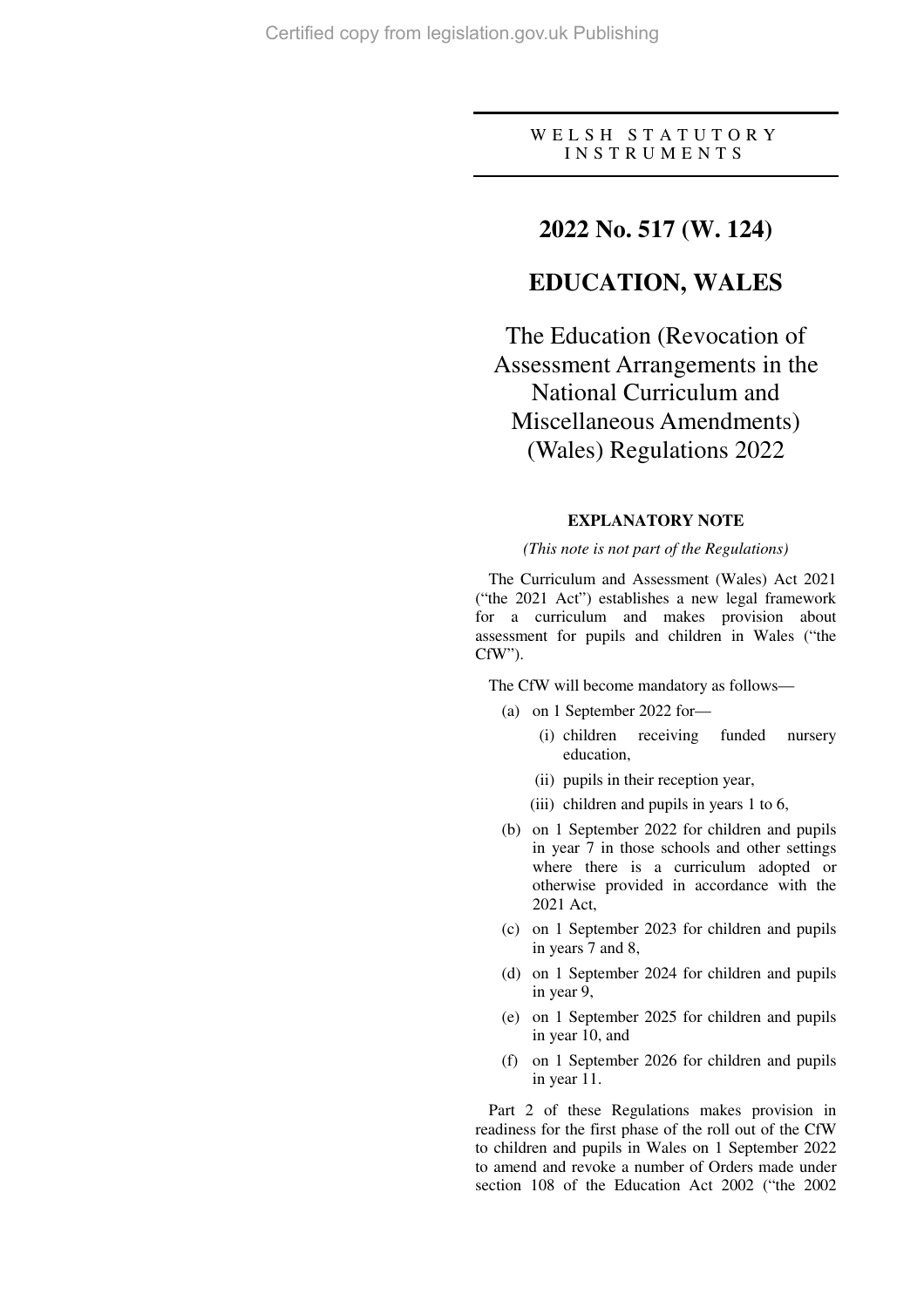Act"). Those Orders make provision in relation to the assessment arrangements for the existing National Curriculum set out in Part 7 of the 2002 Act.

Regulation 3 of these Regulations revokes the National Curriculum (Key Stage 2 Assessment Arrangements) (Wales) Order 2004 ("the 2004 Order") on 30 May 2022. This will mean that assessment under the 2004 Order will not take place in the school year 2021 to 2022. The 2004 Order sets out the assessment arrangements for the final year of the second key stage. That affects year 6. The CfW is not rolled out to pupils in that year until the school year 2022 to 2023.

The National Curriculum (Key Stage 3 Assessment Arrangements) (Wales) Order 2005 ("the 2005 Order") makes provision for the assessment of pupils in the final year of the third key stage in maintained schools in Wales. That correlates to school year 9. The CfW will be rolled out to pupils in school year 9 in the school year 2024 to 2025. Regulation 4(1) disapplies the 2005 Order for pupils in special schools from the school year 2021 to 2022. Regulation 4(2) revokes the 2005 Order for all other schools from 1 September 2024.

Regulation 5 makes transitional provision in respect of the Education (National Curriculum) (Assessment Arrangements for Reading and Numeracy) (Wales) Order 2013 ("the 2013 Order"). The 2013 Order applies to those pupils in years 2 to 9. The tests required by the 2013 Order will continue to be administered by schools during the roll out of the new CfW to those years. The tests are widely known by practitioners as the "personalised assessments". The transitional provisions amend the 2013 Order so that it will continue to work with the new CfW. The 2013 Order is revoked on 1 September 2024. From 1 September 2024 all pupils who are assessed pursuant to the 2013 Order will be following the CfW and the 2013 Order will no longer be needed. It is intended to make new Regulations in relation to reading and numeracy tests that will apply from 2024 onwards.

Regulation 6 disapplies the National Curriculum (Assessment Arrangements for the Foundation Phase and the Second and Third Key Stages) (Wales) Order 2014 ("the 2014 Order") to coincide with the roll out of the new CfW. The 2014 Order is revoked on 1 September 2024. From 1 September 2024 all pupils who are assessed pursuant to the 2014 Order will be following the CfW and the 2014 Order will no longer be needed.

Regulation 7 revokes the National Curriculum (Moderation of Assessment Arrangements for the Second and Third Key Stages) (Wales) Order 2015 from 30 May 2022.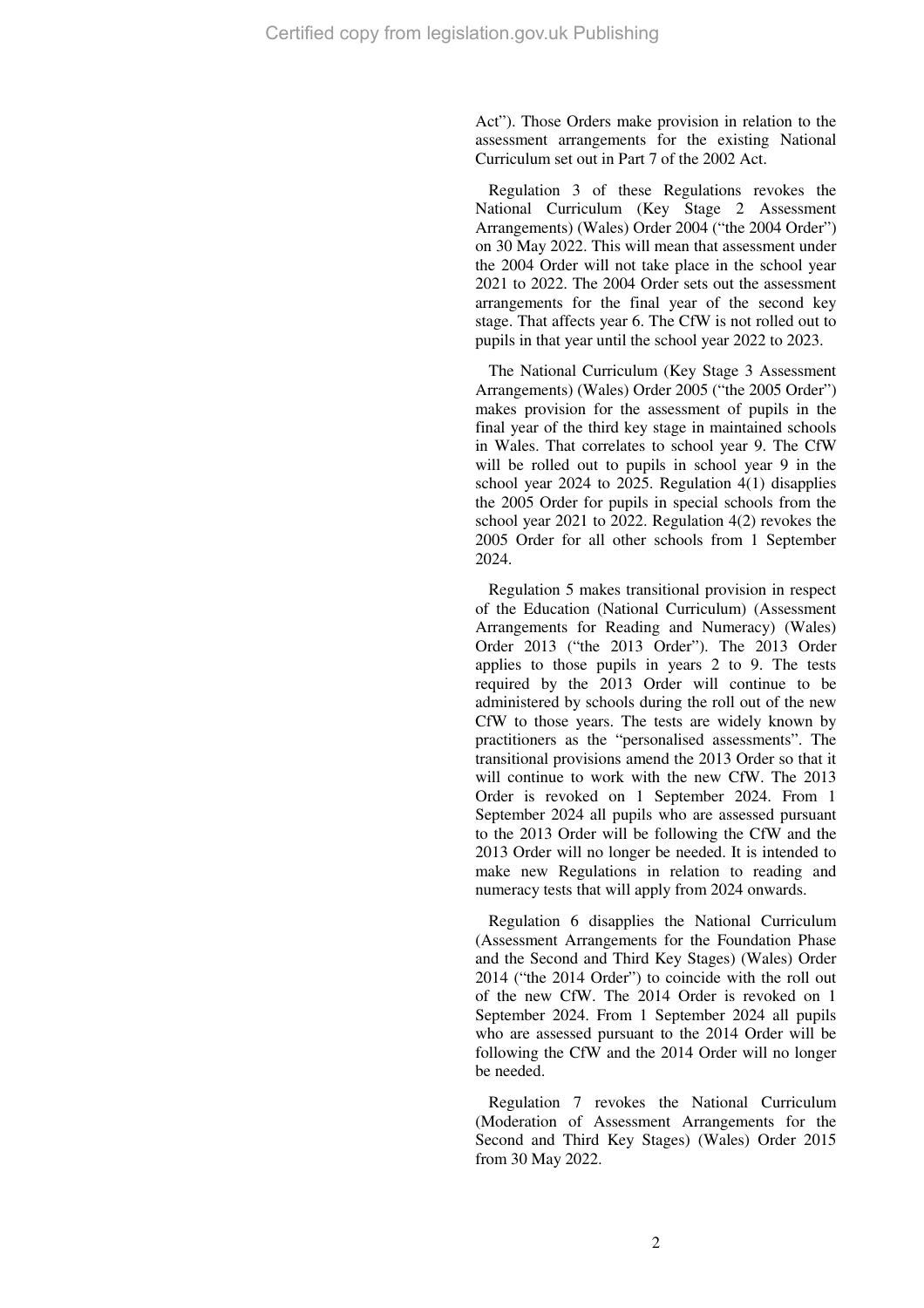Regulation 8 revokes Part 4 of the National Curriculum (Desirable Outcomes, Educational Programmes and Baseline and End of Phase Assessment Arrangements for the Foundation Phase) (Wales) Order 2015 ("the 2015 Order") on 30 May 2022. Part 4 of the 2015 Order sets out the assessment arrangements for the final year of the foundation phase. That correlates to year 2 and the CfW will be rolled out to pupils in that year in the school year 2022 to 2023. The 2015 Order is fully revoked on 1 September 2022.

Part 3 of these Regulations makes amendments to the Head Teacher's Report to Parents and Adult Pupils (Wales) Regulations 2011 ("the Reporting Regulations") and the School Performance Information (Wales) Regulations 2011 ("the School Performance Regulations") which are consequential on the revocation of the 2004 Order and the 2015 Order.

The Reporting Regulations make provision as to the report the head teacher of a maintained school is required to send to parents and adult pupils each school year and the additional information a parent may request from the head teacher. Regulation 10 of these Regulations amends the Reporting Regulations so that head teachers are not required to report on the results of the statutory assessments that are revoked by these Regulations.

The School Performance Regulations regulate the transfer of information relating to the educational performance of pupils from head teachers to school governing bodies, local authorities and the Welsh Ministers. Regulation 10(1) of these Regulations amends the School Performance Regulations so as to remove the requirement on a governing body of a maintained school to provide the results of the statutory assessments that are revoked by these Regulations to the local authority that maintains the school and to the Welsh Ministers.

Regulation 10(2) further amends the School Performance Regulations by substituting a new Schedule 2. The effect of that is that the results of the reading and numeracy tests are excluded from the statutory assessments information that must be sent by a governing body of a school to the local authority that maintains that school.

Regulation 11 amends regulation 5 of the School Information (Wales) Regulations 2011 so as to remove the requirement for school local authorities to distribute copies of the composite prospectus without charge to parents and pupils who are in the final year at the school and might transfer to other such schools.

The Welsh Ministers' Code of Practice on the carrying out of Regulatory Impact Assessments was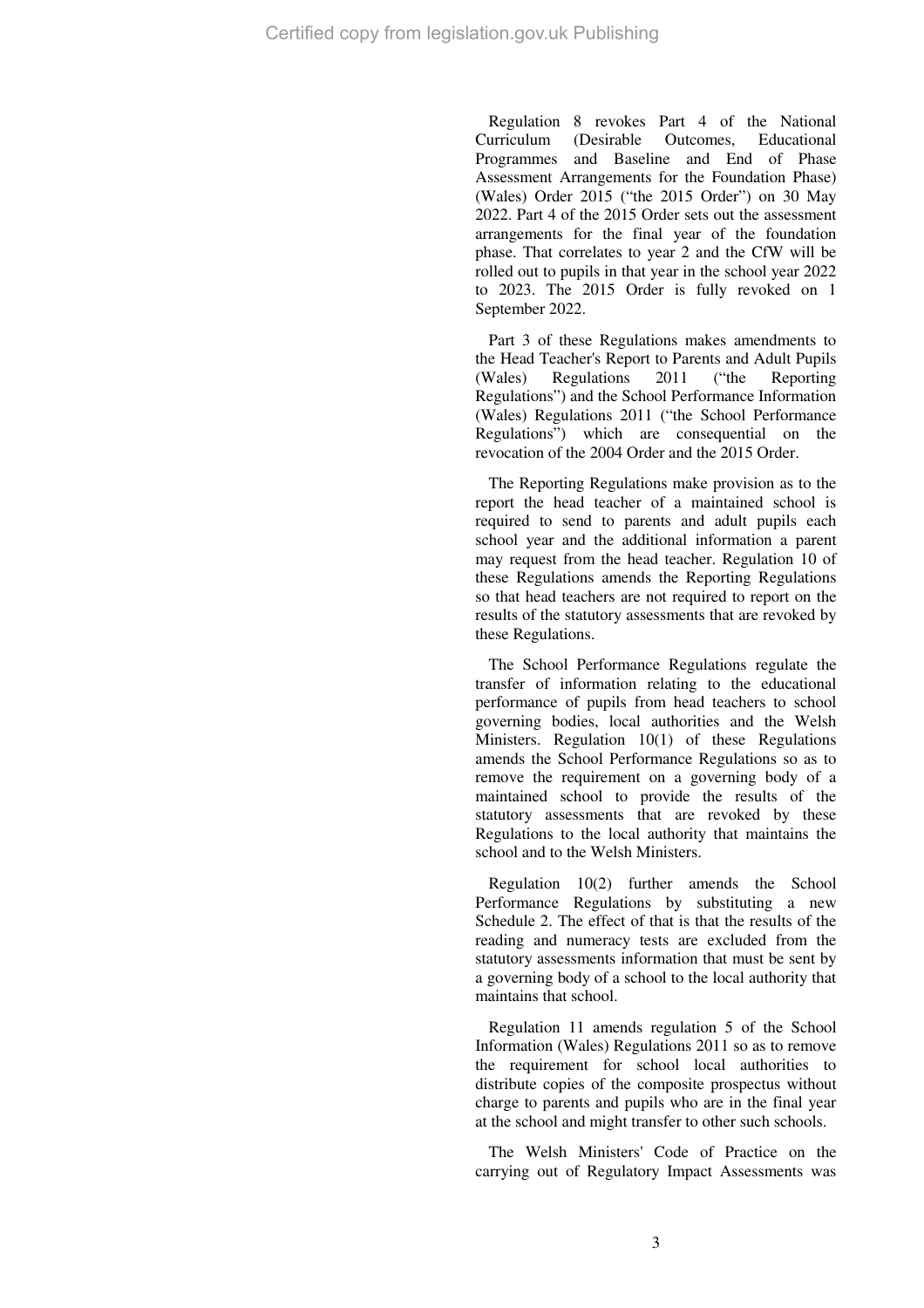considered in relation to these Regulations. As a result, a regulatory impact assessment has been prepared as to the likely costs and benefits of complying with these Regulations. A copy can be obtained from the Welsh Government at Crown Building, Cathays Park, Cardiff CF10 3NQ and on the Welsh Government website at www.gov.wales.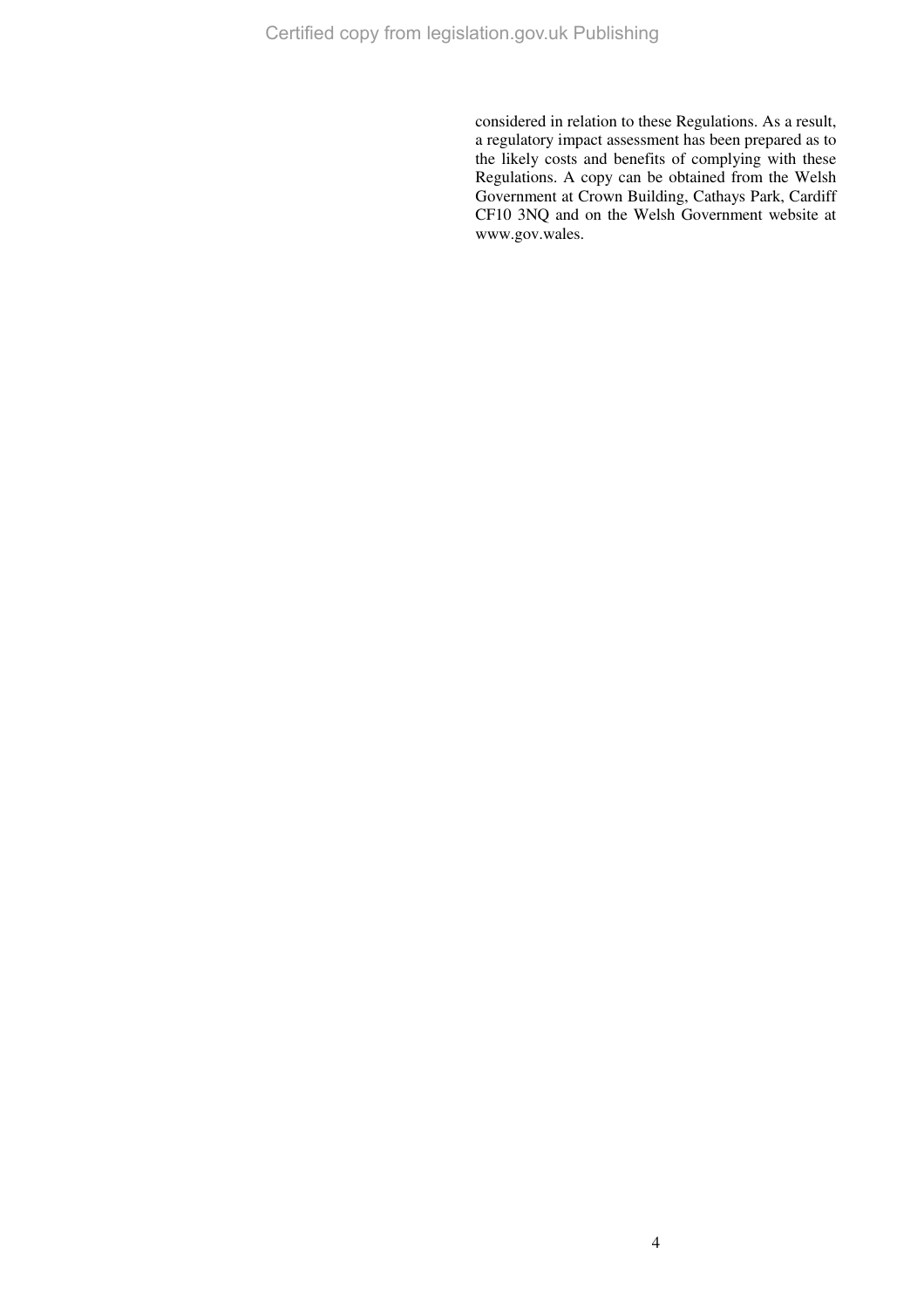## W E L S H S T A T U T O R Y I N S T R U M E N T S

## **2022 No. 517 (W. 124)**

# **EDUCATION, WALES**

# The Education (Revocation of Assessment Arrangements in the National Curriculum and Miscellaneous Amendments) (Wales) Regulations 2022

| Made                     | 8 May 2022  |
|--------------------------|-------------|
| Laid before Senedd Cymru | 9 May 2022  |
| Coming into force        | 30 May 2022 |

The Welsh Ministers, in exercise of the powers in sections 29(3) and (5)(**1**), 408(1)(**2**), 537(1), (4) and

<sup>(</sup>**1**) 1996 c. 56. Section 29(3) was amended by paragraph 67 of Schedule 30 and Schedule 31 to the School Standards and Framework Act 1998 (c. 31). The heading of section 29 and subsections (1), (3) and (5) were amended by S.I. 2010/1158. There are other amendments to this section which are not relevant to these Regulations.

<sup>(</sup>**2**) Section 408(1) was amended by paragraph 30(a) of Schedule 7 to the Education Act 1997 (c. 44), paragraph 106(a) of Schedule 30, and Schedule 31, to the School Standards and Framework Act 1998, paragraphs 1 and 57(1) and (2) of Schedule 9 to the Learning and Skills Act 2000 (c. 21), paragraph 46(1) and (2) of Schedule 21 to the Education Act 2002 (c. 32), paragraphs 9, 11(1) and (2) of Schedule 12 to the Apprenticeships, Skills, Children and Learning Act 2009 (c. 22), paragraphs 5 and 7 of Schedule 8 to the Education Act  $2011$  (c. 21), paragraph  $1(1)$  and  $(2)(a)$  of Schedule 4 to the Qualifications Wales Act 2015 (anaw 5) and by S.I. 2010/1158. There are other amendments to this section which are not relevant to these Regulations.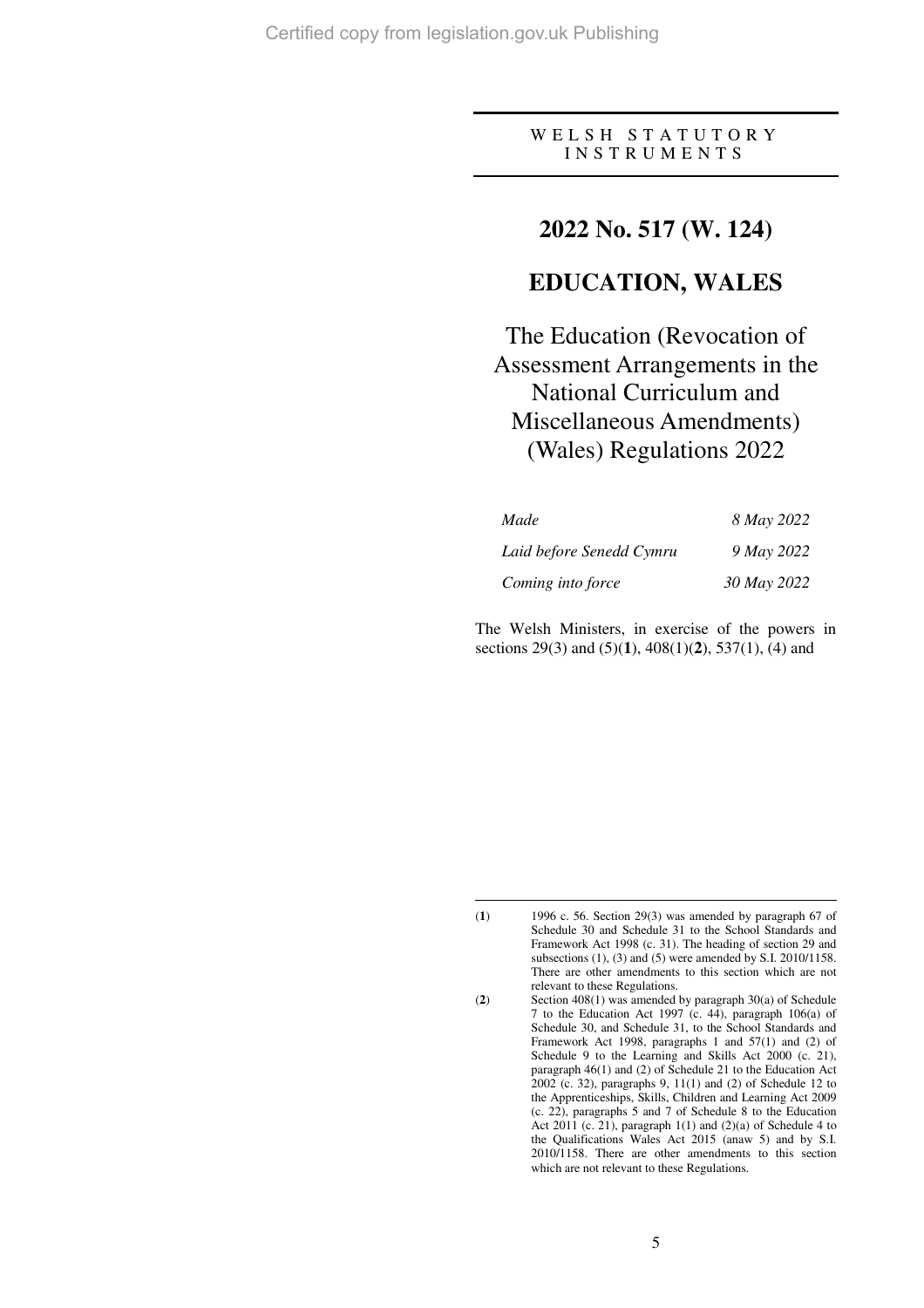$\overline{a}$ 

(7)(**1**), 537A(1), (2) and (3)(**2**) and 569(4)(**3**) of, and paragraph 3 of Schedule 1(**4**) to, the Education Act 1996(**5**), in section 108(2)(b)(iii) and (3)(c)(**6**), and in section 210(7)(**7**) of the Education Act 2002(**8**), make the following Regulations.

The Welsh Ministers in accordance with section 408(5) of the Education Act 1996 have consulted such persons as appeared to the Welsh Ministers to be desirable.

## PART 1

#### General

#### **Title, commencement and application**

**1.**—(1) The title of these Regulations is the Education (Revocation of Assessment Arrangements

- (**3**) Section 569(4) was amended by section 8(1) and (5) of the Education (Wales) Measure 2009 (nawm 5) and by section 73 of, and paragraphs 1 and 22(b) of Schedule 2 to, the Curriculum and Assessment (Wales) Act 2021. There are other amendments which are not relevant to these Regulations. For the definitions of "prescribed" and "regulations" see section 579(1) of the Education Act 1996. (**4**) Paragraph 3 of Schedule 1 was amended by S.I. 2010/1158.
- (**5**) 1996 c. 56. The functions of the Secretary of State in the Education Act 1996 were transferred to the National Assembly for Wales by the National Assembly for Wales (Transfer of Functions) Order 1999 (S.I. 1999/672) and are now exercisable by the Welsh Ministers under section 162 of, and paragraph 30 of Schedule 11 to, the Government of Wales Act 2006 (c. 32).
- (**6**) The powers in section 108 were conferred on the National Assembly for Wales. Section 108(2) and (3) was amended so as to omit references to the National Assembly for Wales and replace it with references to the Welsh Ministers by paragraphs 11 to 13 of the Schedule to the Learning and Skills (Wales) Measure 2009 (nawm 1). Section 108 was repealed by paragraphs 44 and 45 of Schedule 2 to, the Curriculum and Assessment (Wales) Act 2021. That repeal is subject to the saving and transitional provision in S.I. 2022/111 (W. 39). For the definitions of "prescribed" and "regulations" see section 212(1) of the Education Act 2002.
- (**7**) Section 210 was amended by paragraphs 44 and 46 of Schedule 2 to, the Curriculum and Assessment (Wales) Act  $2021$
- (**8**) 2002 c. 32.

<sup>(</sup>**1**) Section 537(1) was amended by paragraph 152(a) of Schedule 30 to the School Standards and Framework Act 1998, by paragraph 9(1) and (15) of Schedule 13 to the Education Act 2011 and by S.I. 2010/1158. Subsection (4) was amended by paragraph 37 of Schedule 7 to the Education Act 1997. Subsection (7) was amended by paragraph 152(b) of Schedule 30, and Schedule 31 to the School Standards and Framework Act 1998, by paragraphs 1 and 60 of Schedule 9 to the Learning and Skills Act 2000, by paragraph 6(1) and (5) of Part 2 of Schedule 7 to the Education Act 2002 and by S.I. 2010/1158.

<sup>(</sup>**2**) Section 537A of the Education Act 1996 was inserted by section 20 of the Education Act 1997, substituted by paragraph 153 of Schedule 30 to the School Standards and Framework Act 1998 and further amended by S.I. 2010/1158 and by S.I. 2012/976.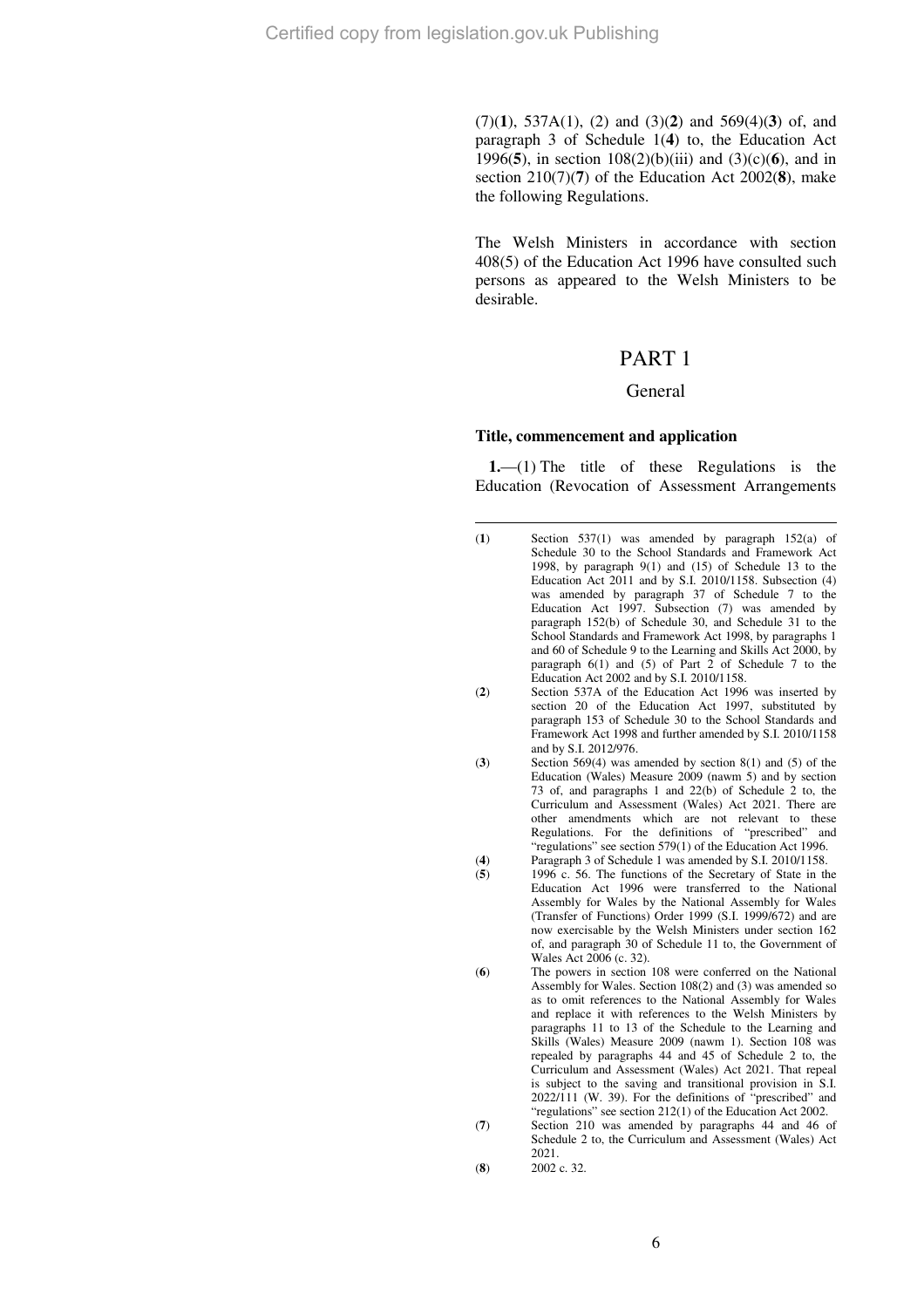in the National Curriculum and Miscellaneous Amendments) (Wales) Regulations 2022.

(2) These Regulations come into force on 30 May 2022.

(3) These Regulations apply in relation to Wales.

## **Interpretation**

**2.** In these Regulations—

"the 1996 Act" ("*Deddf 1996*") means the Education Act 1996;

"the 2021 Act" ("*Deddf 2021*") means the Curriculum and Assessment (Wales) Act 2021(**1**);

"class" ("*dosbarth*") has the meaning given to it in section 82(1) of the 2021 Act;

"nursery year" ("*blwyddyn meithrin*") means the school year in which the majority of the pupils in the class attain the age of 4;

"pupil" ("*disgybl*") has the meaning given to it in section 3 of the 1996 Act(**2**);

"reception year" ("*blwyddyn derbyn*") means the school year in which the majority of the pupils in the class attain the age of 5;

"school year" ("*blwyddyn ysgol*") has the meaning given to it in section 579(1) of the 1996 Act;

"special school" ("*ysgol arbennig*") has the meaning given to it in section 337(2) of the 1996 Act(**3**);

"year 1" ("*blwyddyn 1*") means the school year in which the majority of the pupils in the class attain the age of 6;

"year 2" ("*blwyddyn 2*") means the school year in which the majority of pupils in the class attain the age of 7;

"year 3" ("*blwyddyn 3*") means the school year in which the majority of pupils in the class attain the age of 8;

"year 4" ("*blwyddyn 4*") means the school year in which the majority of pupils in the class attain the age of 9;

"year 5" ("*blwyddyn 5*") means the school year in which the majority of pupils in the class attain the age of 10;

 $\overline{a}$  $(1)$  2021 asc 4

<sup>(</sup>**2**) Subsection (1) was amended by paragraph 9 of Schedule 7 to the Education Act 1997 and subsection (1) and (1A) were further amended by paragraph 34 of Schedule 21 to the Education Act 2002 (c. 32).

<sup>(</sup>**3**) Inserted by paragraph 4(1) and (10)(c) of Schedule 1 to the Additional Learning Needs and Education Tribunal (Wales) Act 2018 (anaw 2).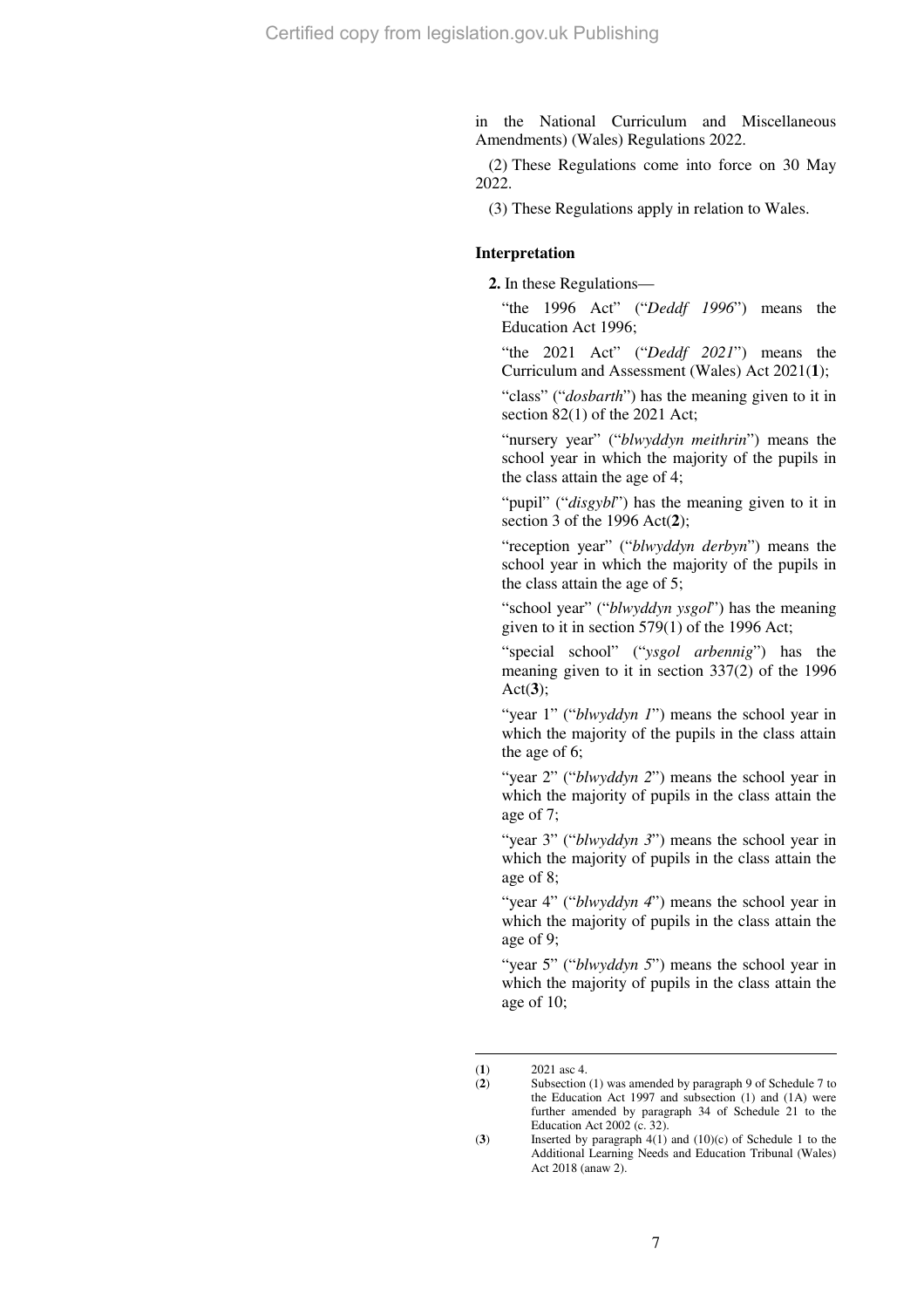"year 6" ("*blwyddyn 6*") means the school year in which the majority of pupils in the class attain the age of 11;

"year 7" ("*blwyddyn 7*") means the school year in which the majority of pupils in the class attain the age of 12;

"year 8" ("*blwyddyn 8*") means the school year in which the majority of pupils in the class attain the age of 13;

"year 9" ("blwyddyn 9") means the school year in which the majority of pupils in the class attain the age of 14.

## PART 2

## Revocation, Disapplication and Transitional Provision

## **The National Curriculum (Key Stage 2 Assessment Arrangements) (Wales) Order 2004**

**3.** The National Curriculum (Key Stage 2 Assessment Arrangements) (Wales) Order 2004(**1**) is revoked.

#### **The National Curriculum (Key Stage 3 Assessment Arrangements) (Wales) Order 2005**

**4.**—(1) The National Curriculum (Key Stage 3 Assessment Arrangements) (Wales) Order 2005(**2**) ("the 2005 Order") does not apply to pupils in special schools from the school year 2021 to 2022.

(2) The following Orders are revoked on 1 September 2024—

- (a) the 2005 Order, and
- (b) the National Curriculum (Amendments to the Key Stage 2 and Key Stage 3 Assessment Arrangements) (Wales) Order 2011(**3**).

## **The Education (National Curriculum) (Assessment Arrangements for Reading and Numeracy) (Wales) Order 2013**

**5.**—(1) The Education (National Curriculum) (Assessment Arrangements for Reading and Numeracy) (Wales) Order 2013(**4**) ("the 2013 Order")

 $\overline{a}$ (**1**) S.I. 2004/2915 (W. 254), amended by S.I. 2005/3239 (W. 244) and S.I. 2011/1937 (W. 206).

<sup>(</sup>**2**) S.I. 2005/1394 (W. 108), amended by S.I. 2005/3239 (W.244), S.I. 2008/1899 (W. 181) and S.I. 2011/1937 (W. 206).

<sup>(</sup>**3**) S.I. 2011/1937 (W. 206).<br>(**4**) S.I. 2013/433 (W. 51), an

<sup>(</sup>**4**) S.I. 2013/433 (W. 51), amended by S.I. 2018/811 (W. 163).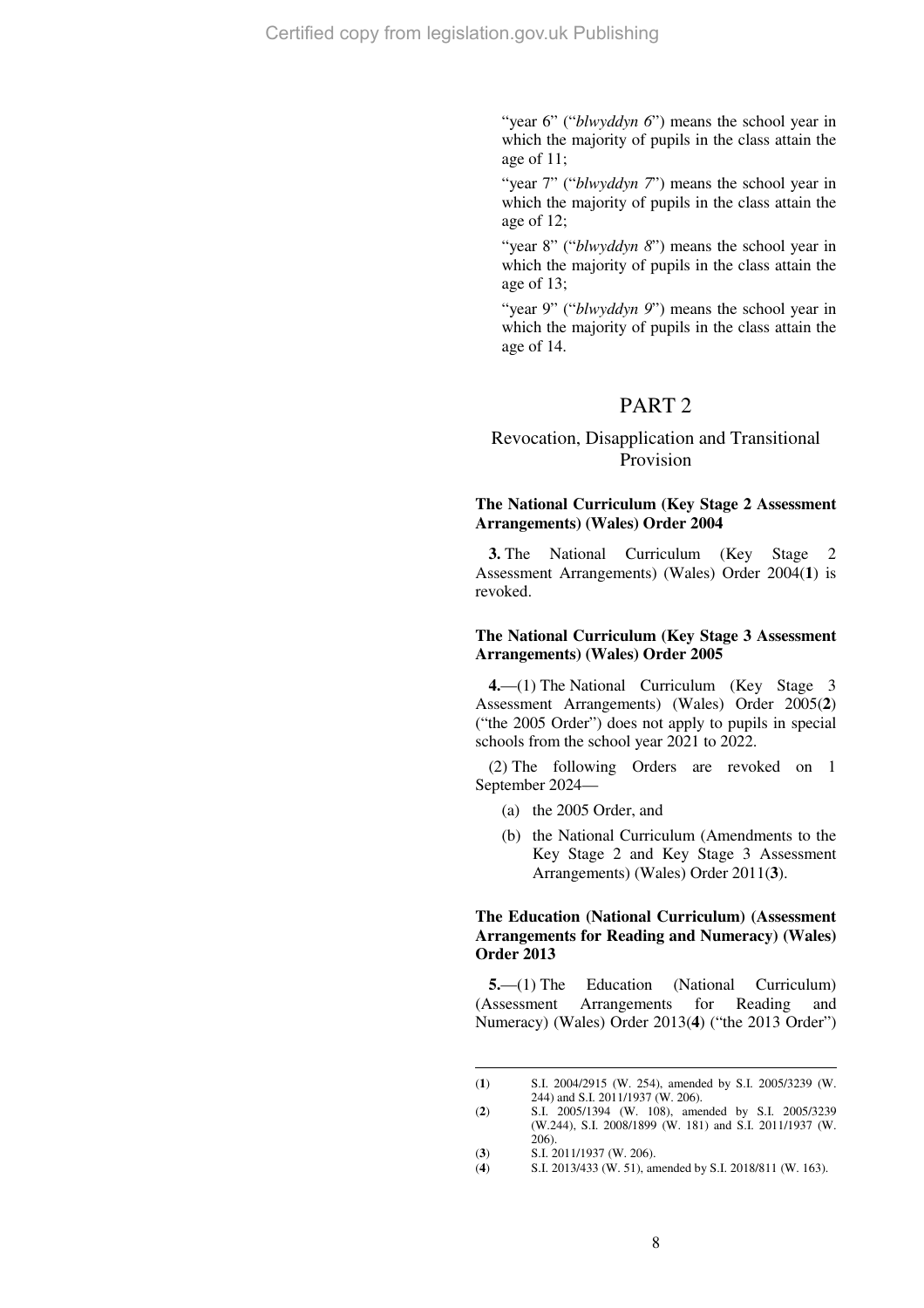is to apply subject to the transitional provisions in paragraphs (2) to (5).

(2) The transitional provisions apply to pupils—

- (a) in year 2, year 3, year 4, year 5 and year 6 from the school year 2022 to 2023,
- (b) in year 7 where the head teacher and governing body have adopted a relevant curriculum under Part 2 of the 2021 Act, from the school year 2022 to 2023,
- (c) in year 7 who on 1 September 2022, are not within sub-paragraph (b), from the school year 2023 to 2024,
- (d) in year 8 from the school year 2023 to 2024, and
- (e) in year 9 from the school year 2024 to 2025.
- (3) In article 2(1) of the 2013 Order—
	- (a) the definitions of "the NNT", the "the NRTE" and the "the NRTW" are to be read as if the words "National Curriculum" were omitted,
	- (b) the following definitions are to be treated as if they were omitted—
		- (i) "the Welsh document",
		- (ii) "Welsh programme of study", and
		- (iii) "Welsh second language programme of study",
	- (c) for the definition of "year 2" substitute—

""year 2" ("*blwyddyn 2*") means the school year in which the majority of pupils in the class attain the age of 7;",

(d) for the definition of "year 3" substitute—

""year 3" ("*blwyddyn 3*") means the school year in which the majority of pupils in the class attain the age of 8;",

(e) for the definition of "year 4" substitute—

""year 4" ("*blwyddyn 4*") means the school year in which the majority of pupils in the class attain the age of 9;",

(f) for the definition of "year 5" substitute—

""year 5" ("*blwyddyn 5*") means the school year in which the majority of pupils in the class attain the age of 10;",

(g) for the definition of "year  $6$ " substitute—

""year 6" ("*blwyddyn 6*") means the school year in which the majority of pupils in the class attain the age of 11;",

(h) for the definition of "year 7" substitute—

""year 7" ("blwyddyn 7") means the school year in which the majority of pupils in the class attain the age of 12;",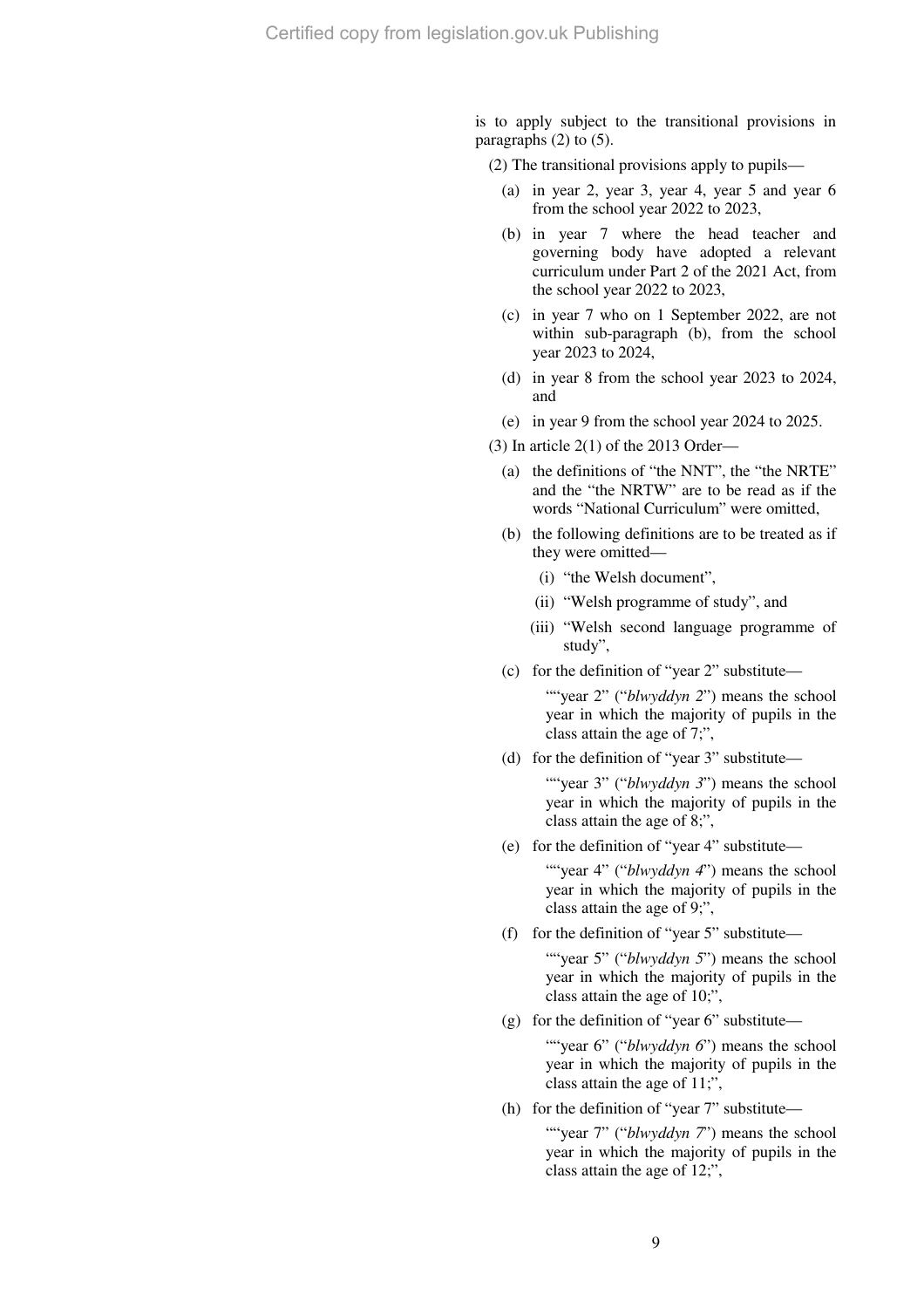(i) for the definition of "year 8" substitute—

""year 8" ("*blwyddyn 8*") means the school year in which the majority of pupils in the class attain the age of 13"; and

(j) for the definition of year 9 substitute—

""year 9" ("*blwyddyn 9*") means the school year in which the majority of pupils in the class attain the age of 14.".

(4) For article 3(1) substitute—

"(1) Subject to paragraph (4), this article applies to—

- (a) a pupil in years 4 to 9; and
- (b) a pupil in years 2 and 3 where, in the opinion of the head teacher, the majority of that pupil's lessons are taught through the medium of English. "
- (5) For article 4(1) substitute—

"(1) Subject to paragraph (4), this article applies to a pupil in years 2 to 9 where, in the opinion of the head teacher, the majority of that pupil's lessons are taught through the medium of Welsh"

(6) The following Orders are revoked on 1 September 2024—

- (a) the 2013 Order; and
- (b) the Education (National Curriculum) (Assessment Arrangements for Reading and Numeracy) (Wales) (Amendment) Order 2018(**1**).

## **The National Curriculum (Assessment Arrangements for the Foundation Phase and the Second and Third Key Stages) (Wales) Order 2014**

**6.**—(1) The National Curriculum (Assessment Arrangements for the Foundation Phase and the Second and Third Key Stages) (Wales) Order 2014(**2**) ("the 2014 Order") does not apply in the circumstances set out in paragraph (2).

- (2) The 2014 Order does not apply—
	- (a) from the school year 2022 to 2023 to children and pupils in—
		- (i) the nursery year,
		- (ii) the reception year, and
		- (iii) year 1, year 2, year 3, year 4, year 5 and year 6,

<sup>(</sup>**1**) S.I. 2018/811 (**W**. 163).<br>(**2**) S.I. 2014/1999 (**W**. 200)

<sup>(</sup>**2**) S.I. 2014/1999 (W. 200).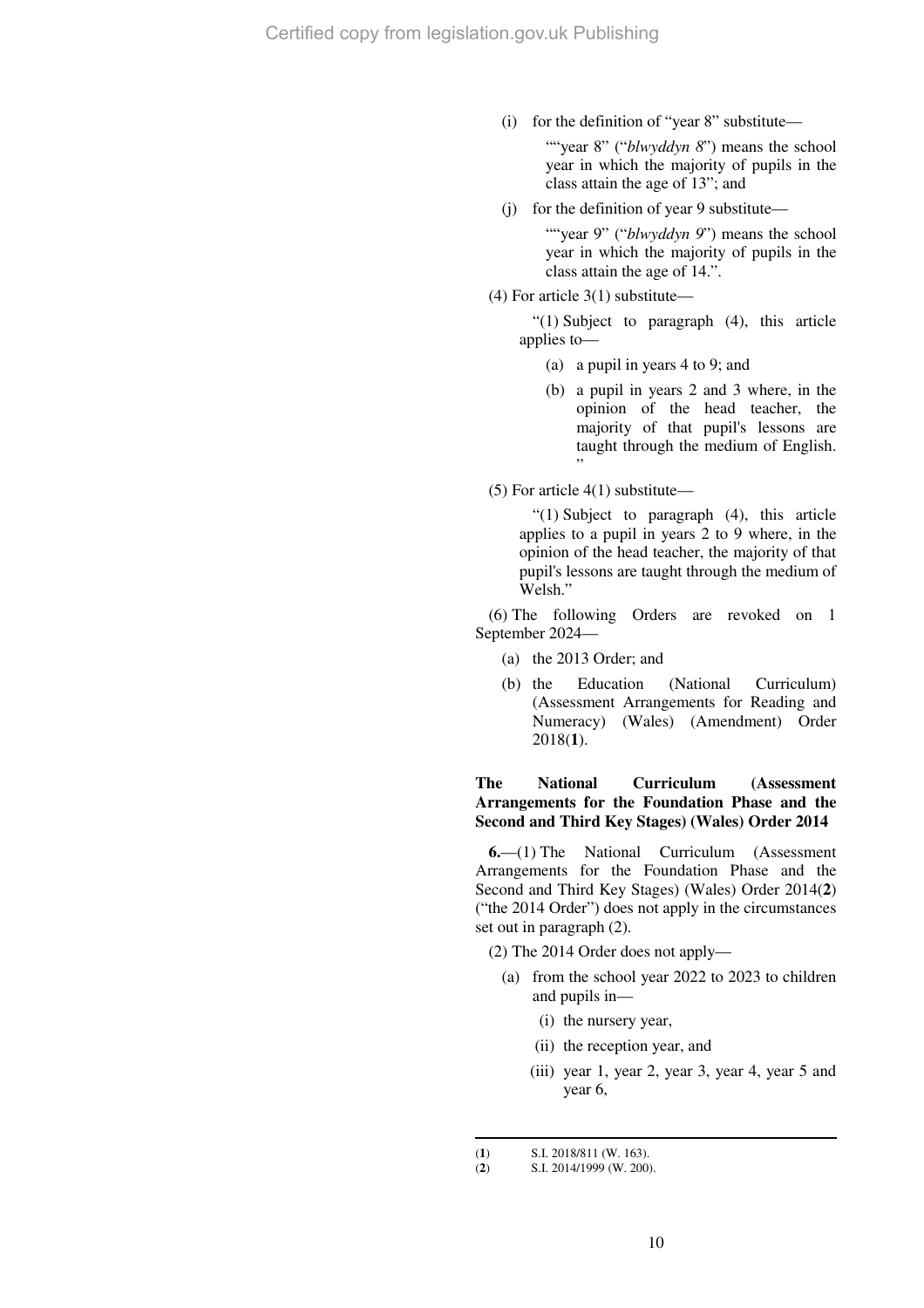- (b) from the school year 2022 to 2023 to pupils in year 7 where the head teacher and governing body have adopted a relevant curriculum under Part 2 of the 2021 Act, and
- (c) from the school year 2023 to 2024 to pupils in year 7 and year 8.
- (3) The 2014 Order is revoked on 1 September 2024.

### **The National Curriculum (Moderation of Assessment Arrangements for the Second and Third Key Stages) (Wales) Order 2015**

**7.** The National Curriculum (Moderation of Assessment Arrangements for the Second and Third Key Stages) (Wales) Order 2015(**1**) is revoked on 30 May 2022.

## **The National Curriculum (Desirable Outcomes, Educational Programmes and Baseline and End of Phase Assessment Arrangements for the Foundation Phase) (Wales) Order 2015**

**8.**—(1) In the National Curriculum (Desirable Outcomes, Educational Programmes and Baseline and End of Phase Assessment Arrangements for the Foundation Phase) (Wales) Order 2015(**2**) ("the 2015 Order") omit Parts 3 and 4.

(2) The following Orders are revoked on 1 September 2022—

- (a) the 2015 Order, and
- (b) the National Curriculum (Desirable Outcomes, Educational Programmes and Baseline and End of Phase Assessment Arrangements for the Foundation Phase) (Wales) (Amendment) Order 2016(**3**).

## PART 2

Consequential and Miscellaneous Amendments

### **The Amendment of the Head Teacher's Report to Parents and Adult Pupils (Wales) Regulations 2011**

**9.**—(1) The Head Teacher's Report to Parents and Adult Pupils (Wales) Regulations 2011(**4**) are amended as set out in paragraphs (2) to (4).

 $\overline{a}$ (**1**) S.I. 2015/1309 (W. 113).

<sup>(</sup>**2**) S.I. 2015/1596 (W. 195), amended by S.I. 2016/836 (W. 210).

<sup>(</sup>**3**) S.I. 2016/836 (W. 210).<br>(**4**) S.I. 2011/1943 (W. 210)

<sup>(</sup>**4**) S.I. 2011/1943 (W. 210), amended by S.I. 2013/437 (W. 53), S.I. 2014/1998 (W. 199), S.I. 2016/236 (W. 88), S.I. 2016/837 (W. 211), S.I. 2018/766 (W. 153), S.I. 2020/729 (W. 164) and S.I. 2021/612 (W. 163).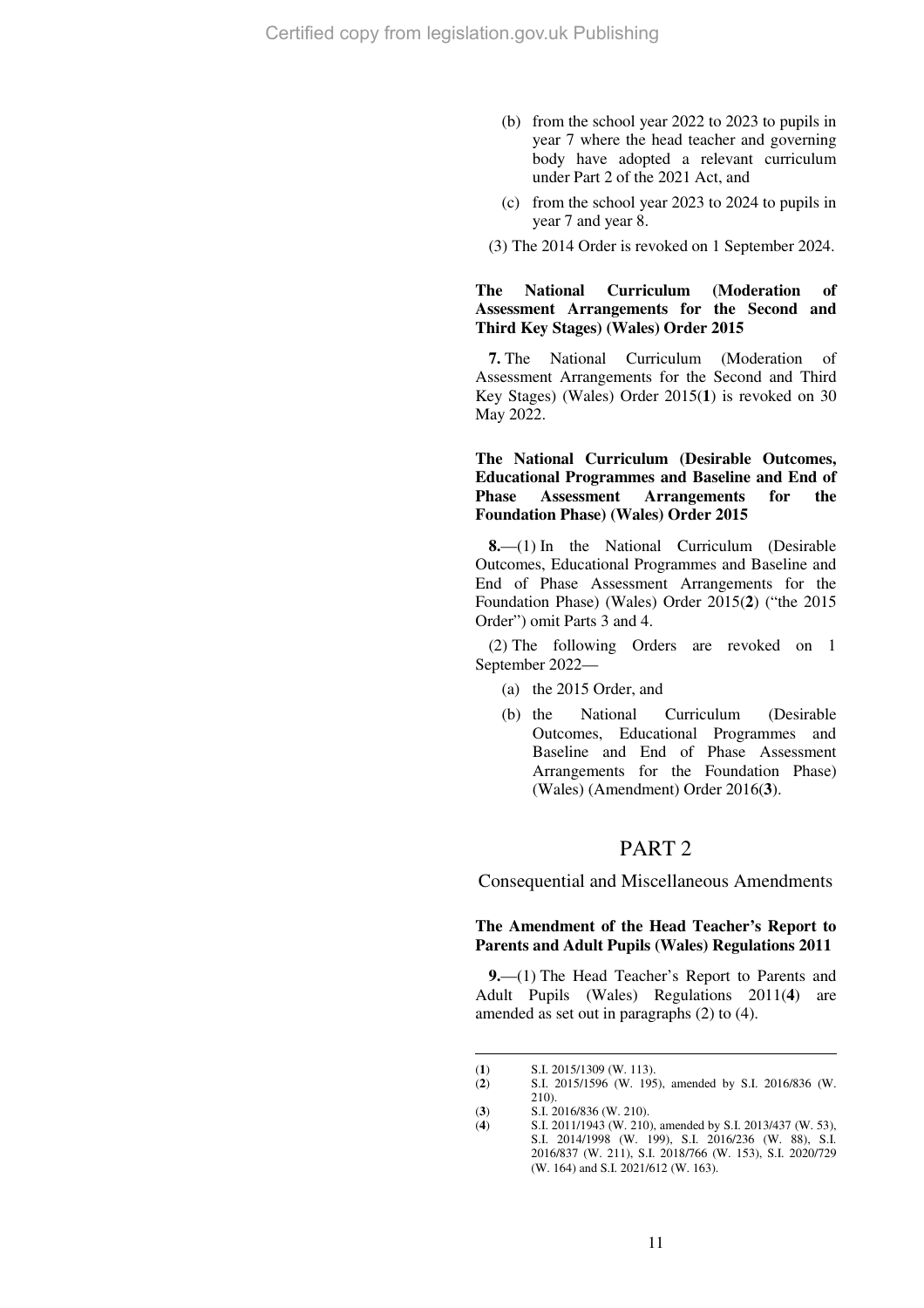(2) In regulation 2 for the definition of "statutory assessments" substitute—

> ""statutory assessments" ("*asesiadau statudol*") means the assessment arrangements specified in—

- (a) the National Curriculum (Key Stage 3 Assessment Arrangements) (Wales) Order 2005(**1**);
- (b) the Education (National Curriculum) (Assessment Arrangements for Reading and Numeracy) (Wales) Order 2013(**2**);
- (c) the National Curriculum (Assessment Arrangements for the Foundation Phase and the Second and Third Key Stages) (Wales) Order 2014(**3**); and
- (d) Part 3 of the National Curriculum (Desirable Outcomes, Educational Programmes and Baseline and End of Phase Assessment Arrangements for the Foundation Phase) (Wales) Order 2015(**4**) for the 2021 to 2022 school year only;".
- (3) In regulation 4A omit paragraphs (a) and (b).

(4) In the Schedule omit paragraph 2 of Part 1.

## **The Amendment of the School Performance Information (Wales) Regulations 2011**

**10.**—(1) The School Performance Information (Wales) Regulations 2011(**5**) are amended as set out in paragraphs (2) to (3).

(2) In regulation 2(1) for the definition of "statutory assessments" substitute—

> ""statutory assessments" ("*asesiadau statudol*") means the assessment arrangements specified in—

- (a) the National Curriculum (Key Stage 3 Assessment Arrangements) (Wales) Order 2005(**6**);
- (b) the Education (National Curriculum) (Assessment Arrangements for

<sup>(</sup>**1**) S.I. 2005/1394 (W. 108), amended by S.I. 2005/3239 (W. 244), S.I. 2008/1899 (W. 181) and S.I. 2011/1937 (W. 206). (**2**) S.I. 2013/433 (W. 51), amended by S.I. 2018/811 (W. 163).

 $(3)$  S.I. 2014/1999 (W. 200).

<sup>(</sup>**4**) S.I. 2015/1596 (W. 195), amended by S.I. 2016/836 (W. 210).

<sup>(</sup>**5**) S.I. 2011/1963 (W. 217), amended by S.I. 2013/437 (W. 53), S.I. 2016/236 (W. 88), S.I. 2016/837 (W. 211), S.I. 2020/729 (W. 164) and S.I. 2021/612 (W. 163).

<sup>(</sup>**6**) S.I. 2005/1394 (W. 108), amended by S.I. 2005/3239 (W. 244), S.I. 2008/1899 (W. 181) and S.I. 2011/1937 (W. 206).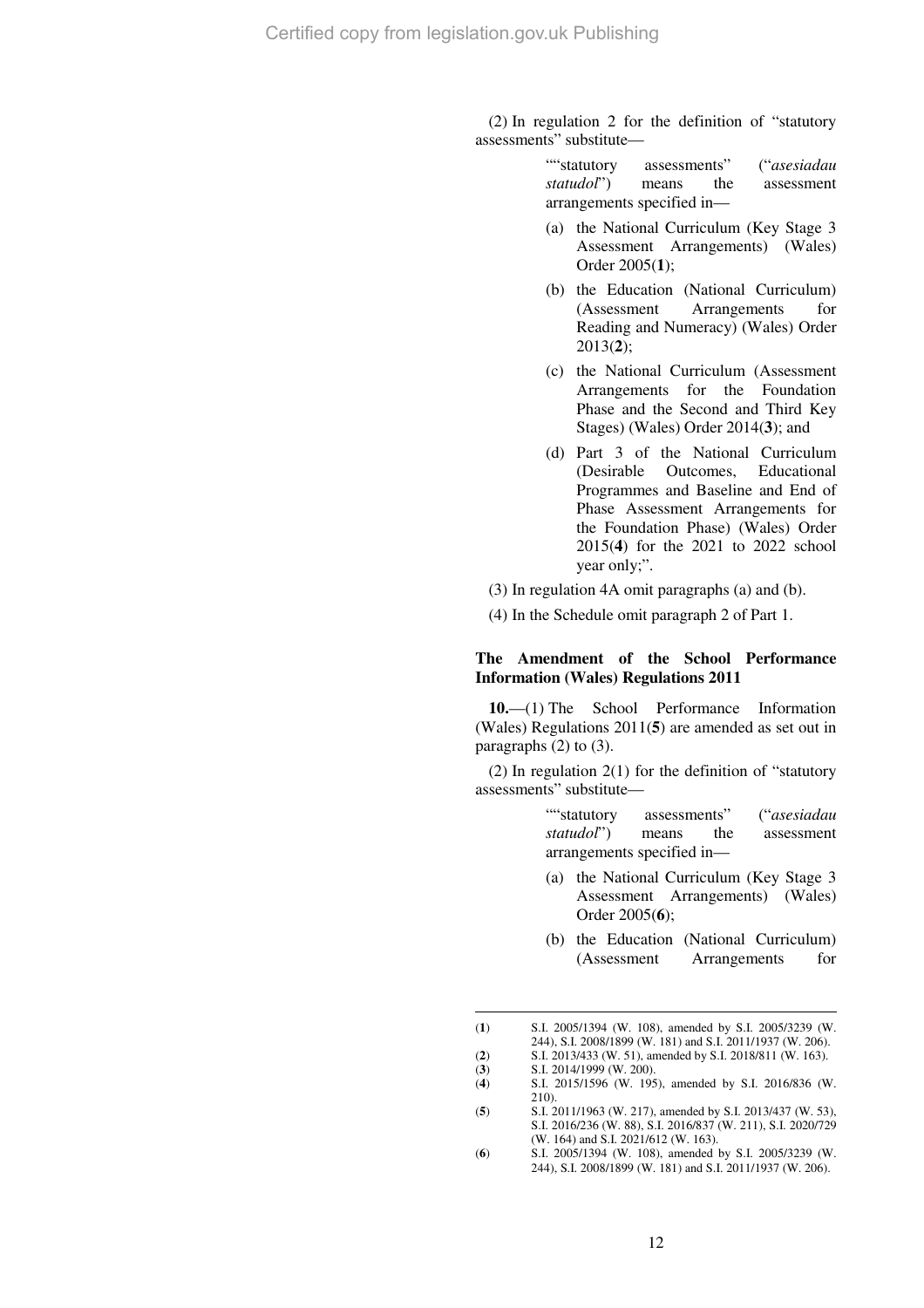Reading and Numeracy) (Wales) Order 2013(**1**);

- (c) the National Curriculum (Assessment Arrangements for the Foundation Phase and the Second and Third Key Stages) (Wales) Order 2014(**2**); and
- (d) in Part 3 of the National Curriculum (Desirable Outcomes, Educational Programmes and Baseline and End of Phase Assessment Arrangements for the Foundation Phase) (Wales) Order 2015(**3**) for the 2021 to 2022 school year only;".

(3) For Schedule 2 substitute—

"SCHEDULE 2 Regulations 4, 5 and 6

## Provision of Information to Governing Bodies, Local Authorities and Welsh Ministers: Foundation Phase and Key Stage Results

**1.** Subject to paragraph 3, in respect of each registered pupil in the foundation phase, second key stage and third key stage, the results of the pupil's statutory assessments.

**2.** Where some or all of the results set out in paragraph 1 are not available—

- (a) whether the pupil was exempted from the statutory assessments under section 113 or 114 of the 2002 Act; or
- (b) whether the results of the pupil's statutory assessments are not available for reasons other than the pupil's exemption under section 113 or 114 of the 2002 Act.

**3.** For the purposes of regulations 5 and 6, paragraph 1 does not include the results of the Education (National Curriculum) (Assessment Arrangements for Reading and Numeracy) (Wales) Order 2013(**4**)."

<sup>(</sup>**1**) S.I. 2013/433 (W. 51), amended by S.I. 2018/811 (W. 163).

<sup>(</sup>**2**) S.I. 2014/1999 (W. 200).<br>
(**3**) S.I. 2015/1596 (W. 195

<sup>(</sup>**3**) S.I. 2015/1596 (W. 195), amended by S.I. 2016/836 (W. 210).

<sup>(</sup>**4**) S.I. 2013/433 (W. 51), amended by S.I. 2018/811 (W. 163).